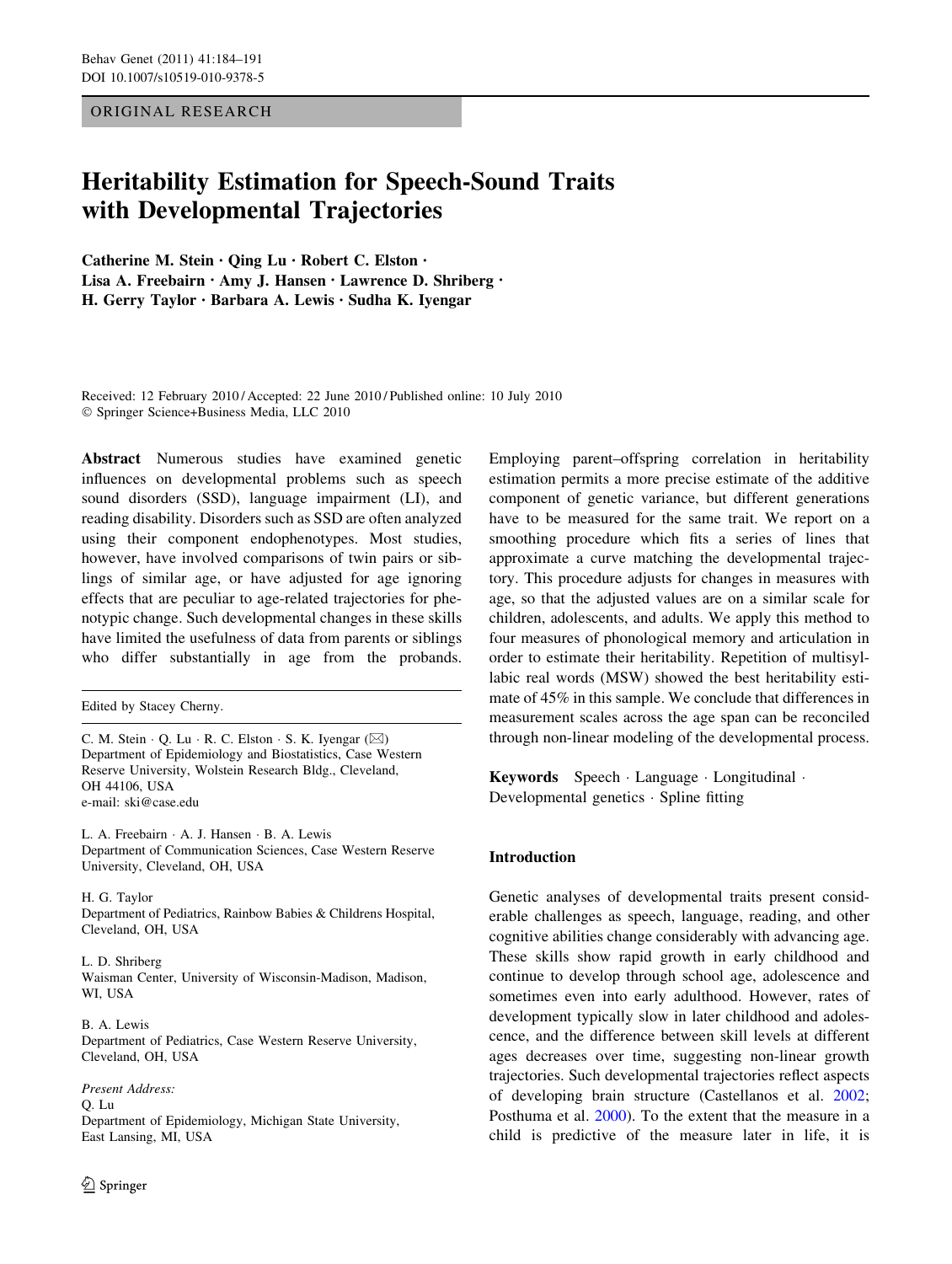reasonable to postulate that both childhood and adult values reflect some common ability that may be heritable. Therefore, prior to estimating the heritability of such an ability, the values for children in early childhood, children at school age and adolescents/adults need to be ageadjusted. Often, however, a simple transformation of the data will not suffice. This problem is particularly relevant for the longitudinal study of complex genetic traits, where the change in the phenotype is mediated through agerelated timed mechanisms, offset by environmental influences. For example, the number of words recalled has been shown to follow a developmental trajectory, in that it has a nonlinear relationship with age (Hanten et al. [2007](#page-6-0)).

Examples of disorders with a developmental trajectory are speech sound disorders (SSD). SSD include both errors of articulation or phonetic structure (due to structural or motor constraints on the production of speech sounds) and phonological errors (due to cognitive-linguistic constraints on the underlying representations and retrieval of speech sounds and sound combinations). Children are diagnosed with SSD in early childhood, usually between 3 and 6 years of age. Prevalence estimates suggest rates are as high as 15.6% in 3 year old children (Campbell et al. [2003](#page-6-0); Shriberg et al. [1999b](#page-7-0)) falling to 3.8% of children at 6 years (Shriberg et al. [1999a](#page-7-0)) and 3.6% at 8 years (Wren et al. [2009](#page-7-0)). The precipitous decline in rates of SSD during early childhood may be due to remediation or maturation, but most likely a combination of both influences. Thus, as children with SSD age, they present with less severe speech difficulties and perform better on phonology tasks because their skills have improved over time. However, many of these children have persistent speech errors, and/or have reading, academic, and other difficulties in domains associated with the underlying etiology. Studies that have followed children with early childhood SSD to school age have found later academic difficulties in 50–75% of their samples (Aram and Hall [1990;](#page-6-0) Bishop et al. [2003](#page-6-0); Cantwell and Baker [1987](#page-6-0); King et al. [1982](#page-7-0); Young et al. [2004](#page-7-0)). Our follow-up of young children with SSD revealed that 18% of participants with an isolated SSD had reading problems in mid-elementary school, compared with 75% of those with combined SSD and language impairment (LI) (Lewis et al. [2000b](#page-7-0)).

Although individuals with co-morbid conditions may have more severe impairments in one or both domains, recent studies have demonstrated that even in individuals with isolated SSD, speech processing difficulties may persist in adulthood. One of the few studies of adult outcomes of childhood speech-language impairments showed that participants with histories of SSD alone scored lower than controls in real word decoding, indicating that individuals with histories of SSD alone can have significant long-term deficits (Young et al. [2002](#page-7-0)). Parents of a proband-child with a history of childhood SSD differ from parents in families without a history of SSD on phonology measures (Lewis et al. [2006\)](#page-7-0). However, these adults no longer present with overt speech errors and may score significantly better than their children simply because the age-mediated overt speech errors resolve either through intervention or maturation while deficits in written language persist. Hence, the scores on measures of speech production and phonological processing of both older siblings and parents of probands with SSD require special care when adjusting for age differences. Owing to the shape of developmental trajectories of component cognitive skills (or endophenotypes) related to SSD, heritability estimates for endophenotypes incorporating parental data have typically been considered inestimable if tests done at approximately the same ages are not available. However, any age adjustment that results in a significant parent–offspring correlation, whether environmentally or genetically caused, implies that there is something common to an individual's measures at two different time points.

In summary, children with SSDs, LI, and/or reading disorders (RD) cannot be compared with relatives of widely varying ages to estimate trait heritability without adjustment for the age differences. Many methods of estimating familial correlations assume a linear or simple polynomial relationship between the trait and its covariates, with underlying bivariate normality of residuals between relationship types. Familial correlations, and thus heritability estimates, that make these assumptions will be inaccurate if this assumption is not met. The method to be described uses a more flexible, non-polynomial relationship and does not assume multivariate normality of the residuals to estimate heritability.

In the present analysis, we had two objectives. First, we sought to identify endophenotypes that could be used to gain further insight into SSD in adulthood. Second, we aimed to develop an age-appropriate model for such phenotypes. We have adapted a smoothing procedure (Cleveland [1979\)](#page-6-0) which fits a series of lines that approximate a curve matching the developmental trajectory. This procedure flexibly adjusts for changes in measures with age, so that the adjusted values have a common referent (i.e., age-expected performance) in examining persons of widely different ages. We then applied this method to measures of articulation and phonological encoding in order to estimate their heritability in a sample of pedigrees ascertained through a proband with SSD.

### Subjects and measures

# Family ascertainment

The proband children were identified at 4–6 years of age from the clinical caseloads of speech/language pathologists working at community speech and hearing centers, schools, or in private practice in the greater Cleveland area.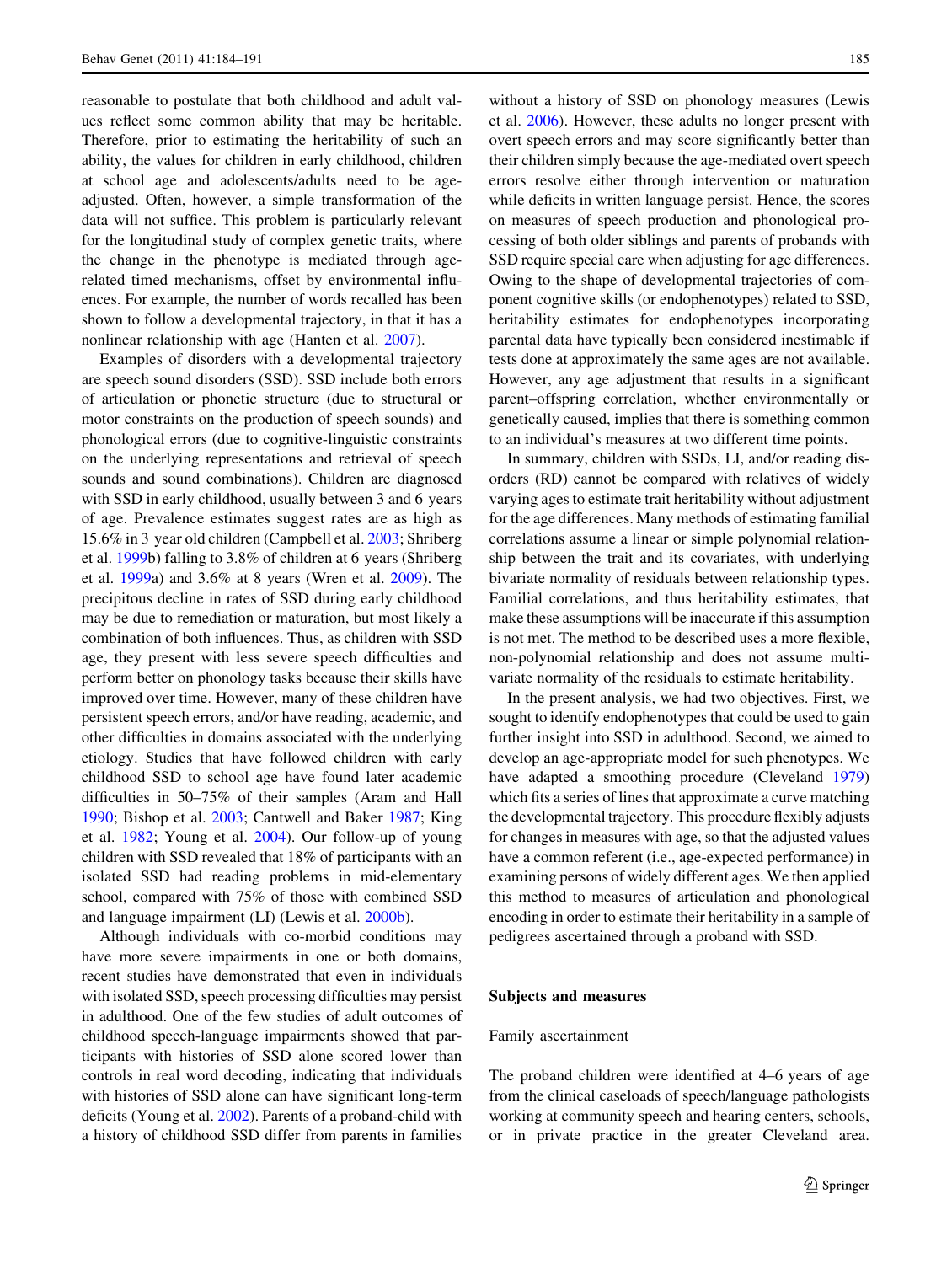All probands were screened to ensure that they met the following criteria: (1) moderate to severe expressive SSD as defined by a score of 1 SD or greater below the mean on the Goldman–Fristoe Test of Articulation Sounds-in-Words subtest (Goldman and Fristoe [1986\)](#page-6-0) and by commission of at least three phonological error types as identified by the Khan–Lewis Phonological Analysis (Khan and Lewis [1986](#page-7-0)); (2) normal hearing acuity as defined by passing a pure tone audiometric screening test at 25 dBHL ISO for 500, 1000, 2000, and 4000 Hz bilaterally and  $\lt 6$ episodes of otitis media prior to 3 years as reported by the parent; (3) normal peripheral speech mechanism as documented by the Total Structure Score on the Oral and Speech Motor Control Protocol (Robbins and Klee [1987](#page-7-0)); (4) absence of a history of neurological disorders or developmental delays other than speech and language as reported by the parent; and (5) normal intelligence defined as a Performance  $IQ > 80$  on the Wechsler Preschool and Primary Scale of Intelligence-Revised (Wechsler [1989\)](#page-7-0).

All of the available siblings and parents of the probands were invited to participate in the testing. All consenting children (probands and siblings) and parents in each family were assessed as described previously (Stein et al. [2004](#page-7-0)). Siblings and parents were evaluated at the same time as the proband.

In this study, we were particularly interested in quantitative traits derived from measures for which age normative data were not available, and are important predictors of SSD and reading difficulty in both children and adults. These particular measures fall into two domains: phonological memory and articulation. Poor phonological skills in preschool put children at risk for developing difficulties in spelling, reading, and language at school age (Lewis et al. [2000a](#page-7-0); Lewis and Freebairn [1998\)](#page-7-0) that persist into adulthood (Lewis et al. [2007\)](#page-7-0). In addition, adults with a history of SSD perform more poorly than adults without a history of SSD on measures of articulation (Felsenfeld et al. [1992](#page-6-0)). Two measures of phonological memory were included: the Multisylllabic Word Repetition Test (Catts and Kamhi [1986\)](#page-6-0), and the Repetition of Nonsense Words Test (Catts [1986a](#page-6-0)). Participants were asked to repeat 20 multisyllabic real and 15 nonsense words in response to audiotaped presentations of the words. Responses were audiotaped and transcribed, and the percentage of words correctly repeated was recorded. These measures were administered to probands, siblings, and parents individually and audiotape recorded for later phonetic transcription and analysis. Two measures of articulation were also obtained. For the Speech Error Phrases (ERRORW (Catts, 1987, Speech error phrase repetition task. Personal communication)) task, participants were asked to repeat difficult to articulate phrases such as 'mixed biscuits' or 'blue plaid pants'; the score was the percentage of phrases repeated correctly. The other measure obtained from the audiotaped conversational speech sample was the Percent of Consonants Correct (Shriberg et al. [1997a\)](#page-7-0), which indexes speech competence. The relevance of these measures to SSD has been described previously (Catts [1986](#page-6-0)b; Lewis and Freebairn [1992](#page-7-0); Shriberg et al. [1997b\)](#page-7-0).

# Statistical analysis

Because there is not a suitable parametric regression model for trajectory data, a robust locally weighted nonlinear regression model was used to efficiently adjust for effects of covariates that confound the quantitative trait for each individual subject (Cleveland [1979\)](#page-6-0). This method is ideal for modeling complex processes. Based on a smoothing technique, the procedure is expressed as:  $y_i = g(x_i) + \varepsilon_i$ , where g is a smoothing function, the  $\varepsilon_i$ 's are random errors with mean 0 and constant scale. Letting  $\hat{y}_i$  be the estimate of  $g(x_i)$ , we can express  $\hat{y}_i$  as the fitted value of the polynomial regression at  $x_i$ ,

$$
\hat{y}_i = \sum_{j=0}^d \hat{\beta}_j(x_i) x_i^j,
$$

where d is the degree of the polynomial regression and  $\beta_i$  is the weighted least squares estimate obtained by minimizing the expression

$$
\sum_{k=1}^n w_k(x_i) (y_k - \beta_0 - \beta_1 x_k - \ldots \beta_d x_k^d)^2.
$$

This allows the neighborhood points of  $(x_i, y_i)$  to be given more weight to infer  $\hat{y}_i$ . To provide an robust estimate of  $\beta_i$ , the weight  $w_k(x_i)$  is chosen to be the product of  $w_k(u)$  and  $\delta_k(v)$ .  $w_k(u)$  is the tricube function defined by

$$
w_k(u) = \begin{cases} (1 - u^3)^3 & |u| < 1, \\ 0 & |u| \ge 1 \end{cases}
$$

where  $u = \frac{|x_i - x_k|}{\max|x_i - x_k|}$ . From this definition,  $w_k(u)$  is increased when the points are close to  $x_i$ , which allows close points to play a more important role in determining  $\hat{y}_i$ .  $\delta_k(v)$  is the bisquare function defined by

$$
\delta_k(v) = \begin{cases} (1 - v^2)^2 & |v| < 1, \\ 0 & |v| \ge 1 \end{cases}
$$

where  $v = \frac{|y_i - \hat{y}_i|}{6 \text{ median}|y_i - \hat{y}_i|}$ . Incorporating  $\delta_k(v)$  into the equation expression of a physical estimate as extreme values (cut tion guarantees a robust estimate as extreme values (outliers) have less of an impact on the parameter estimates. The spline fitting function weights more for points locally (those tend to have similar variance, e.g., those with older age). It also has a more robust performance than simple linear regression when there is heteroscedasticity. All the nonparametric regression analyses in this paper were done using S-Plus Release 6.2 [\(1988\)](#page-7-0).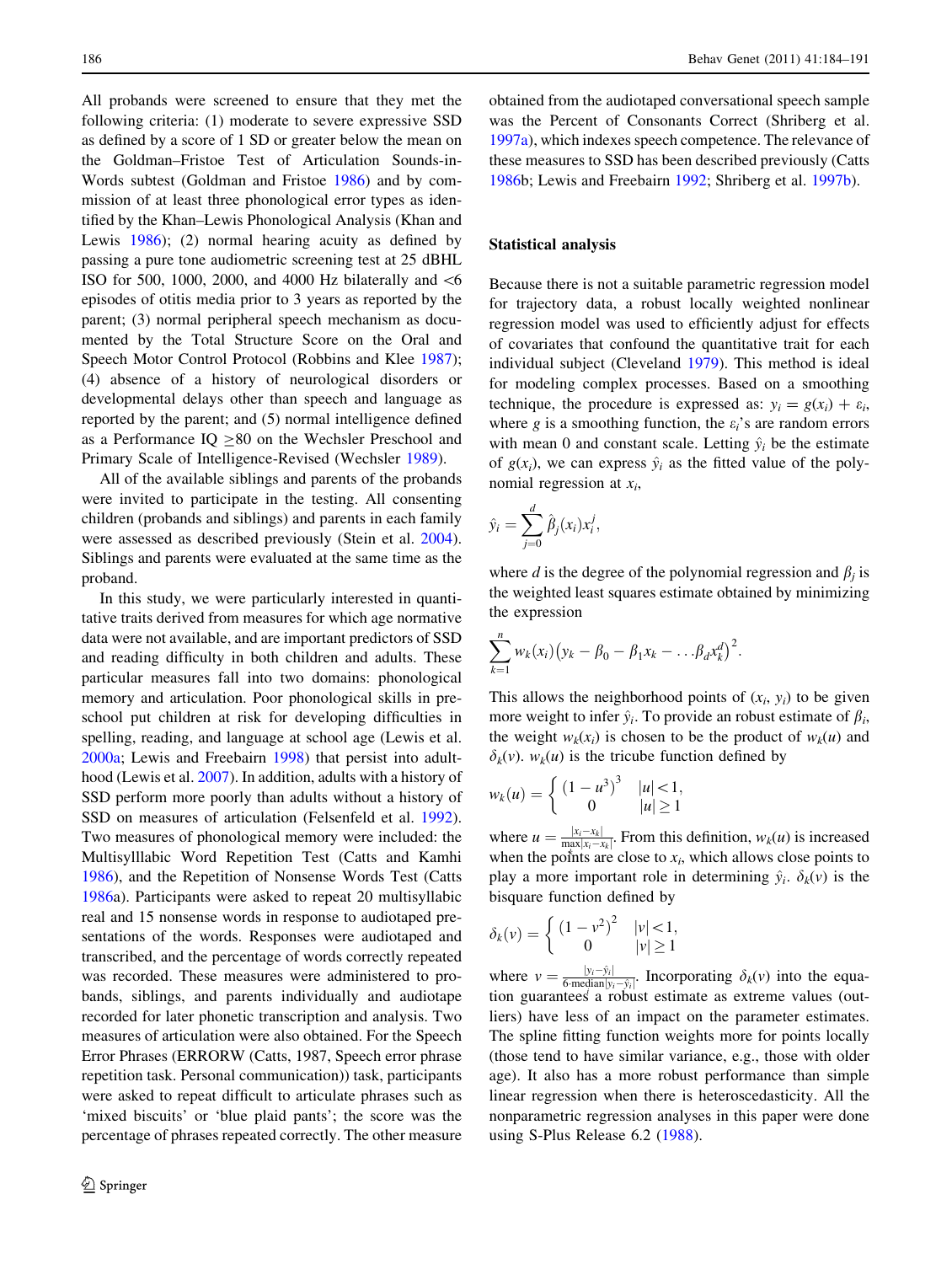In the second step, we use the residuals obtained from this nonlinear spline as adjusted variables for each individual. Heritability, which is the proportion of trait variance attributable to genetic effects, can be estimated using parent–offspring, sibling, and spousal correlations (Stein et al. [2003](#page-7-0)) as follows. We assume there is random mating, no parent–offspring environmental correlation, no epistatic components of variance in the siblings, that Cov(parent, offspring) =  $\frac{1}{2}\sigma_g^2$  and Cov(siblings) =  $\frac{1}{2}\sigma_b^2$  +  $\sigma_c^2$ , and Cov(spouse) =  $\sigma_c^2$ , where  $\sigma_c^2$  is a common environmental variance, the same for sibs and spouses, and  $\sigma_g^2$ is the genetic variance. Denoting parent–offspring correlation by  $r(po)$ , sibling correlation by  $r(sibs)$ , and spousal correlation by  $r$ (spouse), we estimate heritability and its variance by  $h^2 = 2(w_1 r (po) + w_2 r (diff))$  and  $\sigma_{h^2}^2 =$  $4(w_1^2 \sigma_{r(\text{po})}^2 + w_2^2 \sigma_{r(\text{diff})}^2 + w_1 w_2 \text{Cov}(r(\text{po}), r(\text{diff})))$ , where  $r$ (diff) =  $r$ (sibs) –  $r$ (spouse), and the weights  $w_1$  and  $w_2$ are inversely proportional to the variances of these components:

$$
w_1 = \frac{\frac{1}{\sigma_{r(\text{po})}^2}}{\frac{1}{\sigma_{r(\text{po})}^2} + \frac{1}{\sigma_{r(\text{diff})}^2}} \text{ and } w_2 = \frac{\frac{1}{\sigma_{r(\text{diff})}^2}}{\frac{1}{\sigma_{r(\text{po})}^2} + \frac{1}{\sigma_{r(\text{diff})}^2}}
$$

This method of estimating heritability allows for non-zero spousal correlations, thereby accounting for shared environment and reducing the chances that heritability estimates are upwardly biased due to shared environmental effects. Familial correlations for the residuals and their standard errors were estimated using FCOR from the program package S.A.G.E. version 4.5. ([2004\)](#page-7-0).

:

#### Results

The total sample consisted of 1,291 individuals from 257 families, comprising 1,442 parent–offspring pairs, 288 spousal pairs, 711 sibpairs, and 94 half sibling pairs. First, we examined the untransformed mean and standard deviations for each trait. As we expected, these trait values were distributed very differently owing to the developmental trajectory effects (Table 1).

To model these trajectories, a robust locally weighted regression model (LOWESS spline) was applied to adjust for covariates, age and sex, as these have been shown in

Table 1 Means (and standard deviations) for traits by relative type

|                                |             | Parents only Offspring only Whole sample |             |
|--------------------------------|-------------|------------------------------------------|-------------|
| MSW (% correct)                | 90.8 (13.4) | 47.6 (31.7)                              | 58.1 (33.8) |
| ERRORW (% correct) 93.0 (11.8) |             | 53.5 (37.2)                              | 62.8(37.0)  |
| $NSW$ (% correct)              | 65.6 (20.8) | 42.3(29.0)                               | 48.1(29.1)  |
| PCC (% correct)                | 97.9(2.4)   | 89.9 (8.9)                               | 91.2(9.5)   |

previous studies to influence the distribution of these traits. Figure [1](#page-4-0) shows the pattern of our data and fitted LOWESS curves. These plots illustrate how trait values increase rapidly during younger ages, then hit a plateau, such that adolescents and adults do not differ much from each other, but differ dramatically from children. Furthermore, these results demonstrate that a simple linear or quadratic adjustment for age would not sufficiently account for this trajectory. Means and standard deviations for the fitted values are shown in Table 2. There are two key observations from these results. First, the standard deviations are much smaller after fitting the splines, particularly in the parents. Thus, the spline fitting model stabilized the variances in the data for the older individuals (the parents), which is important for heritability estimates using parent– offspring correlations. Second, there is a much bigger difference in the means between parents and offspring, which is what we would expect after accounting for the developmental trajectory.

We obtained the residuals from this nonlinear fit and then calculated familial correlations and their asymptotic standard errors by using the FCOR program in S.A.G.E. Release 4.5. For comparison purposes, we also estimated familial correlations from the raw data with no age adjustment, and also from residuals obtained from linear regression models with adjustment for age and  $\rm{age}^2$  (simple age adjustment). Familial correlations obtained using no adjustment and simple age adjustment are provided in Table [3](#page-4-0), and correlations obtained after spline fitting are listed in Table [4.](#page-4-0) First, a comparison of Tables [3](#page-4-0) and [4](#page-4-0) reveal the effect of not properly adjusting for age effects. For the data where there was no age adjustment, the parent–offspring and sibling correlations for NSW and PCC are much lower than the estimates obtained after spline fitting. This shows that some age adjustment is necessary, since parents are a different age than the children, and the siblings are also of different ages, and performance on these tests improves with age. When comparing the simple age adjustment to the spline fitted values, the spousal correlations and sibling correlations for NSW and PCC are much higher with the simple age adjustment. This is because a simple age adjustment treats all incremental differences in age equally. However, as seen in Fig. [1](#page-4-0), a

Table 2 Means (and standard deviations) for traits after spline fitting, by relative type

|                                |           | Parents only Offspring only Whole sample |             |
|--------------------------------|-----------|------------------------------------------|-------------|
| MSW (% correct)                | 92.4(1.7) | 47.2(22.7)                               | 53.3(26.1)  |
| ERRORW (% correct) $94.5(0.9)$ |           | 51.0 (29.8)                              | 61.3(31.9)  |
| NSW $(\%$ correct)             | 67.1(0.3) | 40.6(15.4)                               | 47.1 (17.5) |
| PCC $(\%$ correct)             | 98.1(0.1) | 90.8(5.8)                                | 92(5.9)     |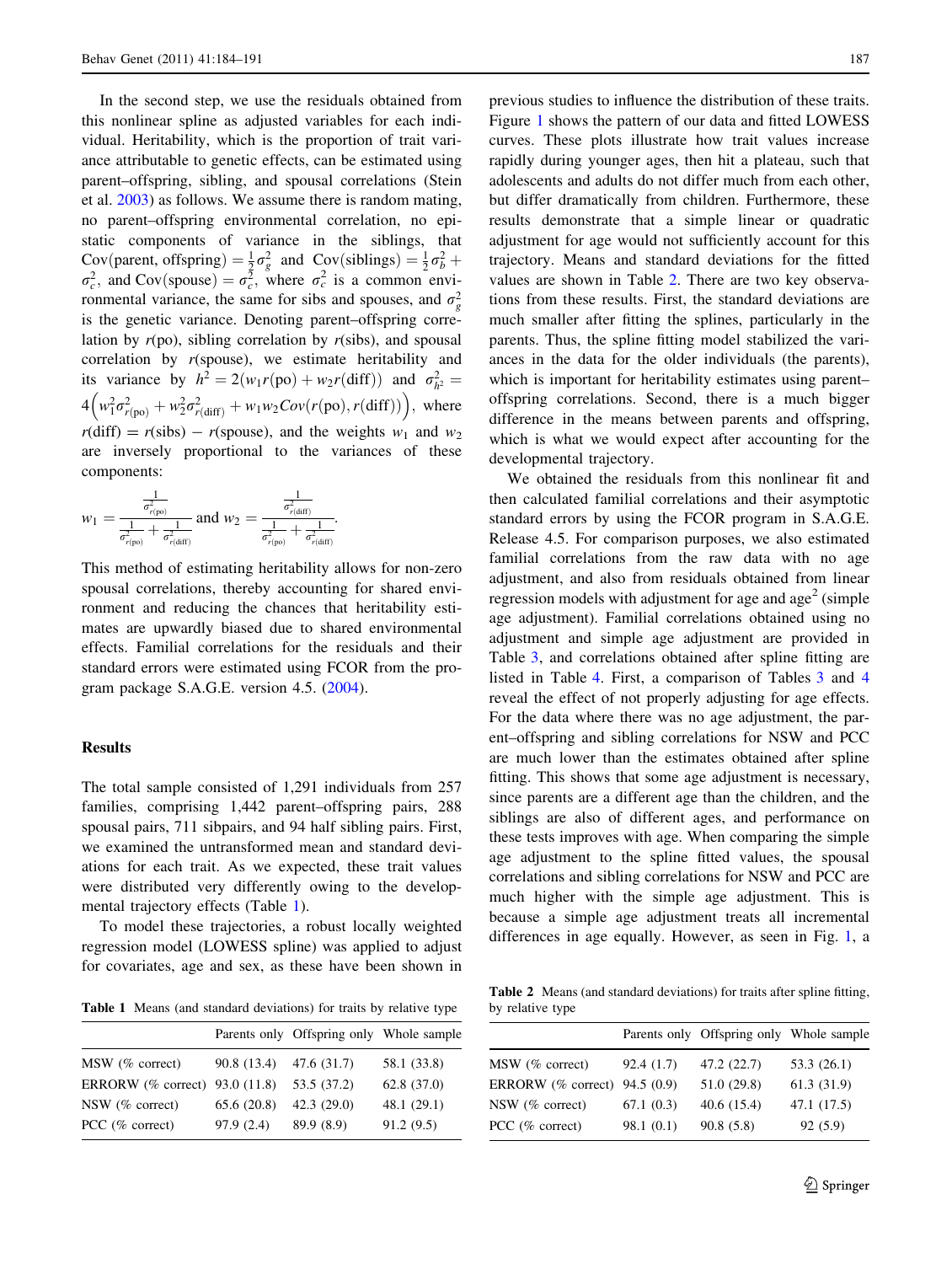<span id="page-4-0"></span>188 Behav Genet (2011) 41:184–191

| <b>Table 3</b> Relative pair<br>correlations obtained after no<br>age adjustment and after age | Trait         | No age adjustment |        |           | Simple age adjustment <sup>a</sup> |           |           |
|------------------------------------------------------------------------------------------------|---------------|-------------------|--------|-----------|------------------------------------|-----------|-----------|
|                                                                                                |               | r(Spouse)         | r(PO)  | r(Sibs)   | r(Spouse)                          | r(PO)     | r(Sibs)   |
| adjustment using a regression<br>model                                                         | <b>MSW</b>    | 0.2833            | 0.2868 | 0.1363    | 0.1795                             | 0.1521    | 0.1232    |
|                                                                                                | <b>ERRORW</b> | 0.0652            | 0.062  | $-0.0001$ | 0.2772                             | $-0.1034$ | $-0.0318$ |
|                                                                                                | <b>NSW</b>    | 0.0898            | 0.160  | 0.1624    | 0.1235                             | 0.0995    | 0.1702    |
| <sup>a</sup> Adjusted for age and age <sup>2</sup>                                             | <b>PCC</b>    | 0.0434            | 0.0798 | 0.0749    | 0.4549                             | $-0.1314$ | 0.0613    |
|                                                                                                |               |                   |        |           |                                    |           |           |

Table 4 Relative pair correlations and resulting heritability after applying spline technique

| Trait         | Relative pair correlations Heritability |        |        |                                |                                                       |  |
|---------------|-----------------------------------------|--------|--------|--------------------------------|-------------------------------------------------------|--|
|               |                                         |        |        |                                | $r(Spouse)$ $r(PO)$ $r(Sibs)$ Estimate Standard error |  |
| <b>MSW</b>    | 0.1228                                  |        |        | 0.2553 0.1880 0.453296 0.09805 |                                                       |  |
| <b>ERRORW</b> | 0.0110                                  | 0.0803 |        | 0.0355 0.143483                | 0.10387                                               |  |
| <b>NSW</b>    | 0.0852                                  | 0.1407 | 0.2320 | 0.283647 0.113062              |                                                       |  |
| PCC.          | 0.0465                                  | 0.2257 |        | 0.2253 0.438847 0.119591       |                                                       |  |

difference between ages 5 and 6 is much different than the difference between ages 15 and 16 or 30 and 31, for example. We also see that the familial correlations for MSW and ERRORW obtained with no age adjustment or simple age adjustment are higher overall, suggesting that the spline fitting model reduces a potential upward bias. Finally, it is interesting that some of the parent– offspring correlations obtained with simple age adjustment (ERRORW and PCC) were actually negative, which may be due to the varying ages of the children. We also compared the correlations obtained for all sibling pairs with simple age adjustment to those obtained in a subsample of sibling pairs age  $\leq 15$  years, the age at which the ceiling effects begin to occur (Fig. 1). The correlations in the sibpairs age  $\leq 15$  years were only slightly lower, further illustrating that proper age adjustment is necessary to appropriately estimate the similarity between siblings for measures where performance increases non-linearly with age (data not shown).

Examination of familial correlations obtained after spline fitting shows that all of these relative pair correlations were greater than zero (Table 4). Though the sib–sib correlation was greatest for NSW and PCC, the parent– offspring correlation was greatest for MSW and ER-RORW. In addition, the spousal correlations were nonzero, emphasizing the importance of accounting for these correlations properly (Stein et al. [2003](#page-7-0)) and implying that the adjustments made produce measures that would be predictive of children's values later in life. These results illustrate the importance of transforming the trait values for the parental generation, so that accurate relative pair correlations can be obtained for heritability estimation.

Parent–offspring, sibling, and spousal correlations were then used to estimate heritability. These results can be found in Table 4 as well. Both PCC and MSW had



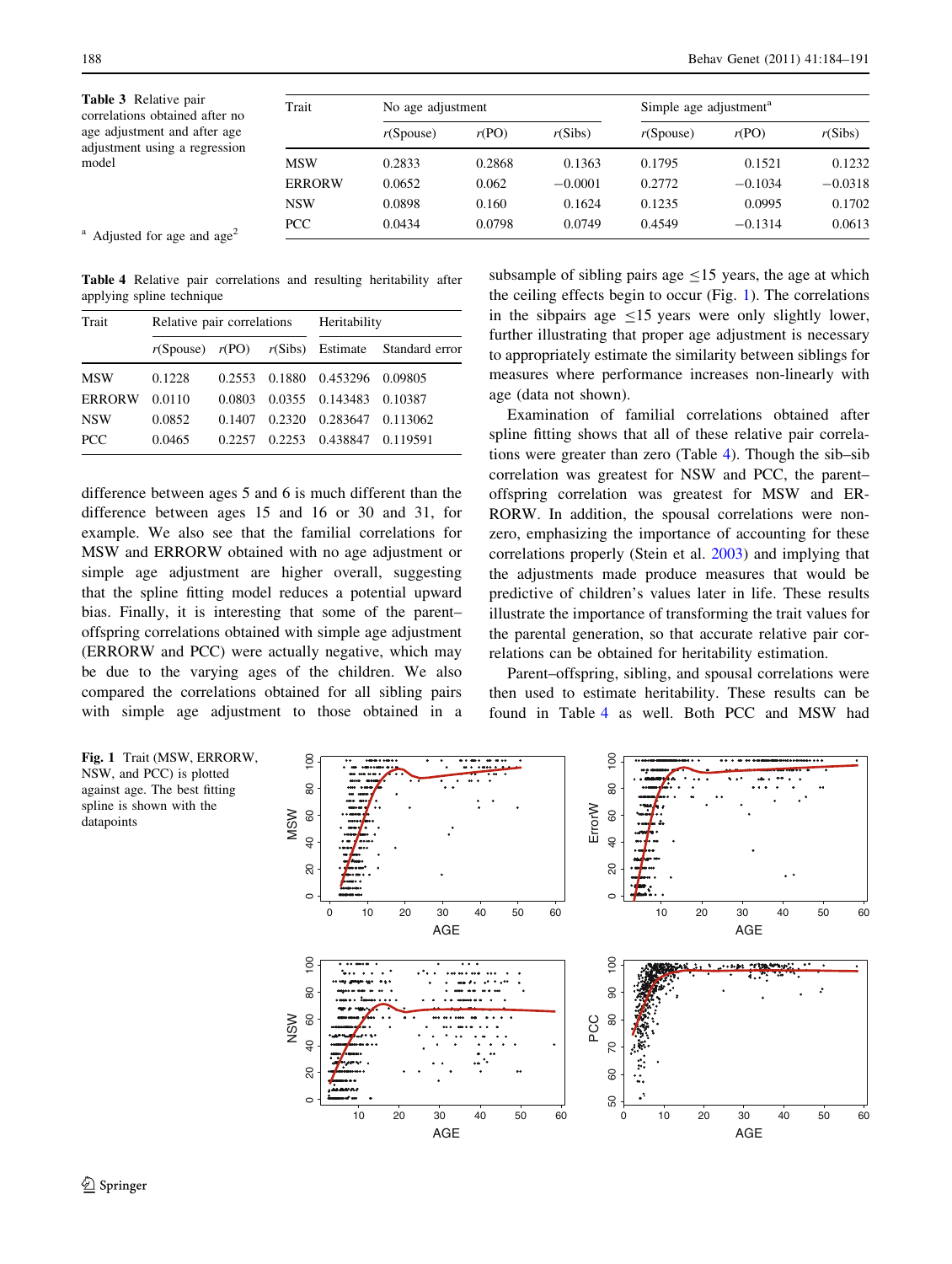heritability estimates above 40%, which is relatively high for a complex trait. The heritability for ERRORW was 14.3 and 28.4% for NSW. Given their standard errors, these heritabilities are all significantly greater than zero.

# Discussion

In this study, we developed a strategy to estimate heritability estimates for traits subject to age-related change. Traits that measure developmentally driven trajectories tend to have skewed distributions, making variance component-based analyses challenging. Heritability estimation is an important component in planning linkage and association studies. Though heritability may be estimated using sibling pair and twin data, including the parent–offspring correlation in the heritability estimation allows for a more precise estimate of the additive component of genetic variance. In addition, incorporation of the spousal correlation allows for the estimation of the proportion of variance due to shared environmental effects. Since the spousal correlations in these data were nonzero, we have evidence that shared environment also plays a role in trait similarity among relatives. However, parent–offspring and spousal correlations are inaccurate unless the developmental trajectory is appropriately specified. Here, we provide a method to model this developmental trajectory and present the corrected fitted means of these values and heritability estimates.

As expected, the developmental trajectories for these speech production measures were nonlinear. When children are younger, they rely more on oral presentation of words, but as they age, they are able to successfully use other inputs. They may rely on the visual written mechanism, as well. In this study, children acquiring the speech sound system demonstrated rapid improvement in the percentage of consonants correct (PCC) in conversational speech, and in the repetition of multisyllabic real words (MSW), and nonsense words (NSW). Developmental norms for individual speech sound acquisition have consistently reported that over 90% of children produce all speech sounds correctly by 8 years of age (Prather et al. [1975;](#page-7-0) Sander [1972](#page-7-0); Shriberg [1993;](#page-7-0) Smith et al. [1990](#page-7-0); Templin [1957](#page-7-0)). In fact, there is remarkable similarity in the age of acquisition of speech sounds cross-linguistically (McLeod [2007](#page-7-0)). As seen in the trajectory obtained for the PCC, very few individuals beyond the age of 10 years make speech-sound errors in conversational speech. Measures developed to evoke speech sound errors such as the repetition of multisyllabic real (MSW) and non-words (NSW) and difficult to articulate phrases (ERRORW) show a similar developmental trajectory, although the age at which development plateaus for these skills is slightly older and a greater number of individuals continue to make errors on these tasks throughout the lifespan. Repetition of nonsense words, a task related to SSD, RD and LI, shows the greatest amount of variability in acquisition, with many individuals presenting with persistent errors throughout adulthood (Estes et al. [2007](#page-6-0); Lewis et al. [2006](#page-7-0)) and with substantial variability in scores at all ages (see Shriberg et al. [2009](#page-7-0) for discussion of methodological and substantive issues in the use of nonword repetition tasks in speech genetics and other studies).

Our findings suggest that these traits are heritable, with PCC ( $h^2 = 0.44$ ) and MSW ( $h^2 = 0.45$ ) demonstrating the highest heritability. PCC and MSW are based on the articulation of real words in conversation and in repetition, respectively. NSW differs from PCC and MSW as it requires the individual to encode phonemes presented in novel non-word sequences that are presumably not stored in verbal memory. The Error Phrases (ERRORW), on the other hand, are difficult to articulate sequences of real words that are designed to evoke errors. Thus, these measures tap different aspects of phonological processing and speech sound production.

The heritability estimates reported above are difficult to interpret relative to the published literature because many studies have used composite measures derived solely from factor analysis and/or twin data. Most of the twin analyses employed the ACE model (Neale and Cardon [1992](#page-7-0)) so it can be assumed that those are narrow-sense heritability estimates (using only the additive genetic variance). Within the articulation domain, published estimates of heritability include 0.37 for GFTA from a twin study (Kovas et al. [2005](#page-7-0)a), and locus-specific heritability of a composite measure containing Percentage of Consonants Correct-Revised (PCCR), among other traits, ranging between 0.29 and 0.45 (McGrath and Pennington [2005\)](#page-7-0). Our measures of articulation yielded heritability estimates of 0.143 for ERRORW, and 0.438 for PCC. Otherwise, these heritability estimates are similar to published estimates. The heritability of ERRORW is considerably lower than heritability of other articulation measures, but this task may also tap other cognitive domains.

Within the phonological memory domain, a composite variable containing a nonword repetition task had a locusspecific heritability of 0.61 (McGrath and Pennington [2005](#page-7-0)), and a twin study found a heritability of nonword repetition of 0.41 (Kovas et al. [2005b](#page-7-0)). Our estimate of heritability for NSW was considerably lower (0.284). However, these various nonword repetition measures may not be comparable, as McGrath used the measure by Dollaghan and Campbell [\(1998](#page-6-0)), and the study by Kovas used the measure by Gathercole and Baddeley [\(1996](#page-6-0)). This result is subject to several interpretations. First, our measure of NSW may tap a different and less heritable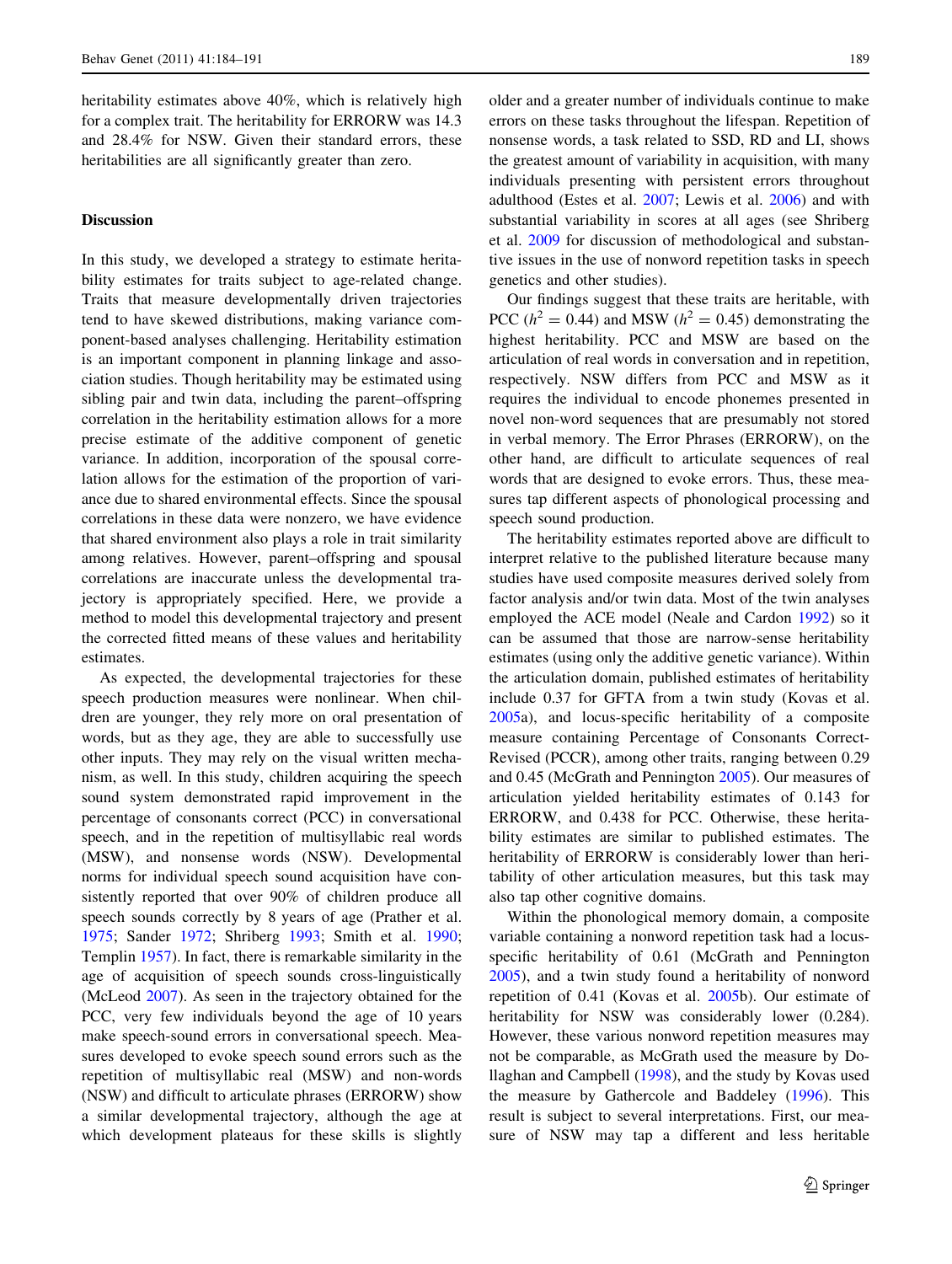<span id="page-6-0"></span>cognitive process than the other two aforementioned nonword repetition measures. Second, adjustment for the developmental trajectory puts the measure on the proper scale and our estimate of heritability may thus be more appropriate. Inclusion of parent data may also affect the estimate, perhaps by providing a more accurate estimate of the cross-age heritability of traits. Third, other factors such as level of education may influence these traits and contribute to study-to-study fluctuation in estimates. Finally, the other two studies also used different ascertainment criteria to select participants than ours which may also lead to differences in outcome. Further study is needed to clarify those hypotheses, since these measures are used in linkage analyses and a genome-wide association study has been published on nonsense word repetition in language impaired children (Newbury et al. [2009](#page-7-0)). Nevertheless, our estimate of heritability for MSW approximated the published estimates.

There are some limitations to this study. We focused our analyses on four measures because these had the most available data (particularly for adults) and because they did not have published age normative data. This analysis may be relevant to the other measures we collect, and as our longitudinal follow-up continues, we will repeat this analysis on other measures. Another limitation is the possibility of an ascertainment bias. However, the single ascertainment scheme used by this study required that only one child in the family have SSD, so there should not be a predominance of outlying observations that would skew the LOESS model. Also, our heritability estimates may not be directly comparable to the aforementioned studies; because twins are the same age, a developmental trajectory would not be evident in a twin design. In studies like ours that include siblings of varying ages, it is critical to account for the non-linear association with age. Finally, our heritability estimates may not be directly comparable to those estimated in twin studies, because of the assumptions made by the twin design (Elston and Boklage 1978).

In sum, we have developed an approach to modeling developmental trajectories applicable to behavioral trait data. This model enables the incorporation of parental data into heritability estimation, which could not have been done without properly accounting for the non-linear change in trait with age. We also show that this method yields some heritability estimates that are different from the published literature, suggesting that age-dependant trajectories may bias the analysis of similar measures where parents and children are both assessed but age trajectories have not been accounted for. Properly modeling parental phenotypes for phenotypes such as these will be key in the analysis of parent-of-origin effects, which have been shown in SSD (Stein et al. [2006\)](#page-7-0).

Acknowledgments This research was supported by the National Institutes of Health, National Institute on Deafness and Other Communication Disorders, Grant R01 DC00528 Barbara A. Lewis, Principal Investigator, NIH-NIDCD 1 R03 DC004005, Sudha K. Iyengar, Principal Investigator, and Multidisciplinary Clinical Research Career Development Programs Grant (KL2RR024990) to Catherine Stein from the NCRR. We wish to express our appreciation to the speechlanguage pathologists who assisted us in recruiting subjects, and to the families who generously agreed to participate. We also wish to acknowledge Dr. Zhiying Xu, who helped perform the data analyses. Some of the analyses were performed using the program package S.A.G.E., release 4.5, which is supported by the U.S. Public Health Resource Grant RR03655 from the National Center for Research Resources.

#### References

- Aram DM, Hall NE (1990) Longitudinal follow-up of children with pre-school communication disorders: treatment implications. Sch Psychol Rev 19:487–501
- Bishop DV, Price TS, Dale PS, Robert P (2003) Outcomes of early language delay: II. Etiology of transient and persistent language difficulties. J Speech Lang Hear Res  $46(3):561-575$
- Campbell TF, Dollaghan CA, Rockette HE, Paradise JL, Feldman HM, Shriberg LD, Sabo DL, Kurs-Lasky M (2003) Risk factors for speech delay of unknown origin in 3-year-old children. Child Dev 74(2):346–357
- Cantwell DP, Baker L (1987) Clinical significance of childhood communication disorders: perspectives from a longitudinal study. J Child Neurol 2(4):257–264
- Castellanos FX, Lee PP, Sharp W, Jeffries NO, Greenstein DK, Clasen LS, Blumenthal JD, James RS, Ebens CL, Walter JM, Zijdenbos A, Evans AC, Giedd JN, Rapoport JL (2002) Developmental trajectories of brain volume abnormalities in children and adolescents with attention-deficit/hyperactivity disorder. JAMA 288(14):1740–1748
- Catts HW (1986) Speech production/phonological deficits in readingdisordered children. J Learn Disabil 19(8):504–508
- Catts H, Kamhi AG (1986) The linguistic basis of reading disorders: implications for the speech-language pathologist. Lang Speech Hear Serv Sch 17:31
- Cleveland WS (1979) Robust locally weighted regression and smoothing scatterplots. J Am Stat Assoc 74(368):829–836
- Dollaghan C, Campbell TF (1998) Nonword repetition and child language impairment. J Speech Lang Hear Res 41(5):1136–1146
- Elston RC, Boklage CE (1978) An examination of fundamental assumptions of the twin method. In: Nance WE (ed) Twin research: psychology and methodology. Alan R Liss, New York, pp 189–199
- Estes KG, Evans JL, Else-Quest NM (2007) Differences in nonword repetition performance of children with and without specific language impairment. J Speech Lang Hear Res 50(1):177–195
- Felsenfeld S, Broen PA, McGue M (1992) A 28-year follow-up of adults with a history of moderate phonological disorder: linguistic and personality results. J Speech Hear Res 35(5): 1114–1125
- Gathercole SE, Baddeley AD (1996) The children's test of nonword repetition. Psychological Corporation, London
- Goldman R, Fristoe M (1986) The Goldman-Fristoe test of articulation. American Guidance Services, Circle Pines
- Hanten G, Li X, Chapman SB, Swank P, Gamino J, Roberson G, Levin HS (2007) Development of verbal selective learning. Dev Neuropsychol 32(1):585–596